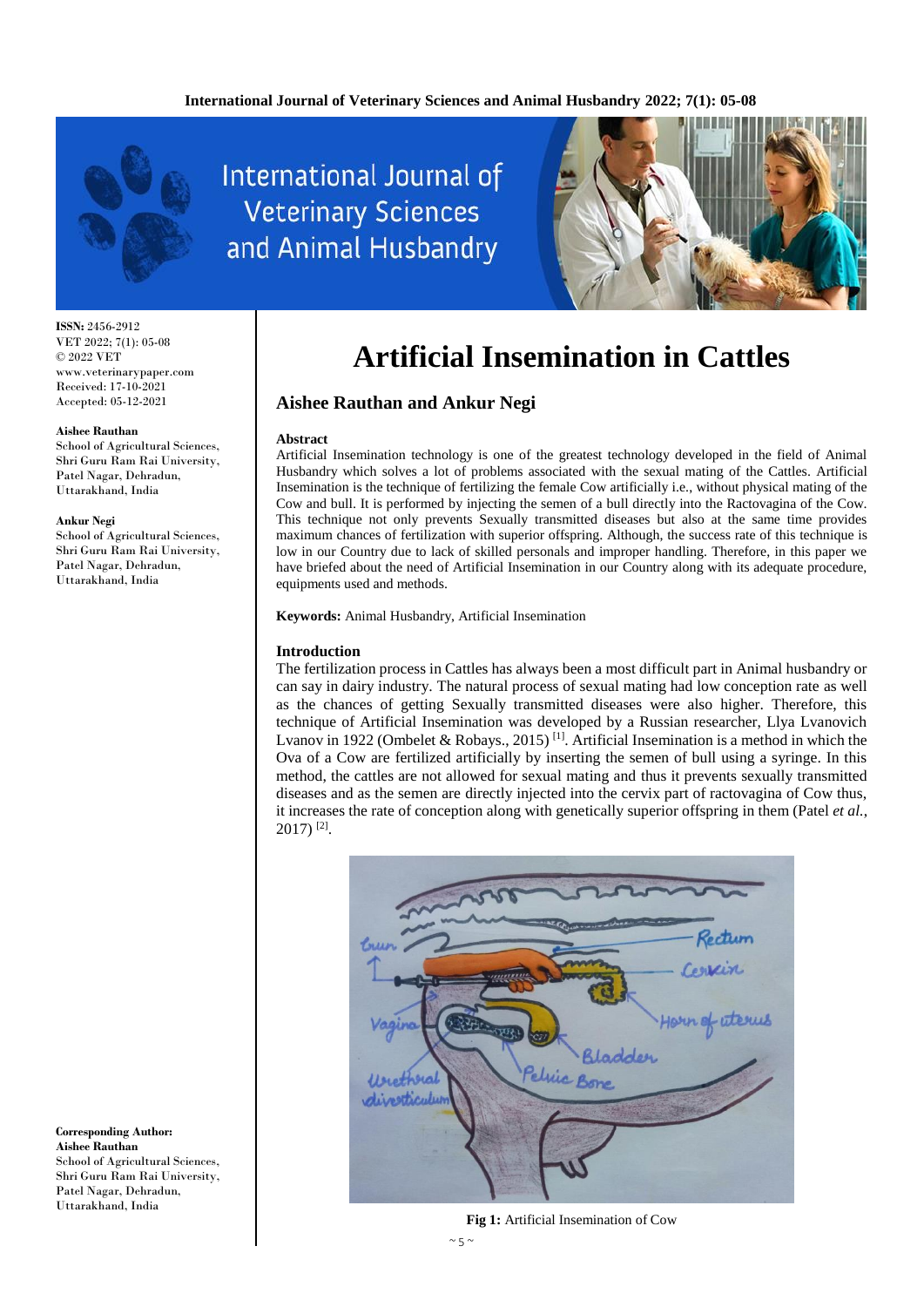#### **Procedure of Artificial Insemination**

- **Equipements needed for Artificial Insemination:-**
- a. **Artificial Vagina:** Artificial vagina is the most important part of Artificial Insemination as this is used to collect the semen of bull artificially. It is made up of a rubber barrel both externally and internally in which hot water of upto  $60^{\circ}$ C temperature are poured in a way that the temperature of inner lining of the rubber remains  $40^{\circ}$ C to  $45^{\circ}$ C (FAO joint., 2005)<sup>[3]</sup>. For smooth insertion of Penis and better penile erection, the inner lining of the AV are lubricated properly and are placed firmly around the male genitelia of Bull (Brinsko *et al*., 2011) [4] . The artificial vagina are attached properly with the semen collection vial through rubber bands and are covered by a jacket like material to avoid leakage of semen ejaculated by Bull.



**Fig 2:** Artificial Vagina

- **b. Extender:** Extenders are the nutritive materials like Milk, Egg yolk, Glycerin and some antibiotics etc. which not only dilutes the semen but also provides nourishment to the stored sperms and maintains their viability (Rehman *et*  al., 2013)<sup>[5]</sup>.
- **c. Straws:** The collected and processed semen are transferred in straws in an amount sufficiently needed to fertilize a female Cow (Diskin. 2018)<sup>[6]</sup>.



**Fig 3:** Semen Containing Straw

**d. AI Rods/ Catheter:-** This is basically a syringe like equipment which draws the semen out from the semen containing straws and once it reaches the site of insemination i.e., into the cervix of the ractovagina of Cow, it deposits the semen into the cervix for fertilization process (Mike O'Connor., 2012)<sup>[7]</sup>.



**Fig 4:** AI Rod

- **e. Straw Cutter:** These are used to cut the ends of the straws containing semen without harming the sperms so that the straw could easily gets attached to the AI Rod.
- **f. Collection Vial:** A semen collection vial is a glass tube with pre-marked scale for determining the quantity of collected semen and is attached to the artificial vagina via rubber band at the time of semen collection (Knoop  $\&$ Pounden., 1943)<sup>[8]</sup>.



**Fig 5:** Collection Vial.

g. **Thaw bath:** As the Semen are stored at freezing temperature to protect it from getting denatured, it is very important to defrost the semen before injecting it into the vagina of Cow and thus a Thaw bath of about 40 seconds in warm water at  $35^{\circ}$  to  $38^{\circ}$  C are given to the Straw containing semen without harming the sperms (Patel *et al*., 2017) [2] .



**Fig 6:** Thaw Bath

**h. Paper Towels:** As we know that the sperm in the semen denatures at high temperature, thus in order to avoid the denaturing of sperm in the semen and to avoid contaminations, the ends of AI Rods are wrapped in paper towel before inserting it into the Vagina of the Cow. The paper towel also absorbs the excess moisture of vulva.



**Fig 7:** AI Rod wrapped in a paper towel

- **i. Lubricants:** These are the aqueous substances like Vaseline etc., used to lubricate the inner lining of artificial vagina while semen collection for smooth insertion of the Male genitalia of the Bull (FAO Joint. 2005)<sup>[3]</sup>.
- **j. Plastic Sheath:** A protective sheath is kept over the AI rod once it gets attached with the Semen containing straws and are locked with the help of a plunger during insemination.
- **Methods of Semen Collection:** For performing the artificial insemination of Cattles, collection of viable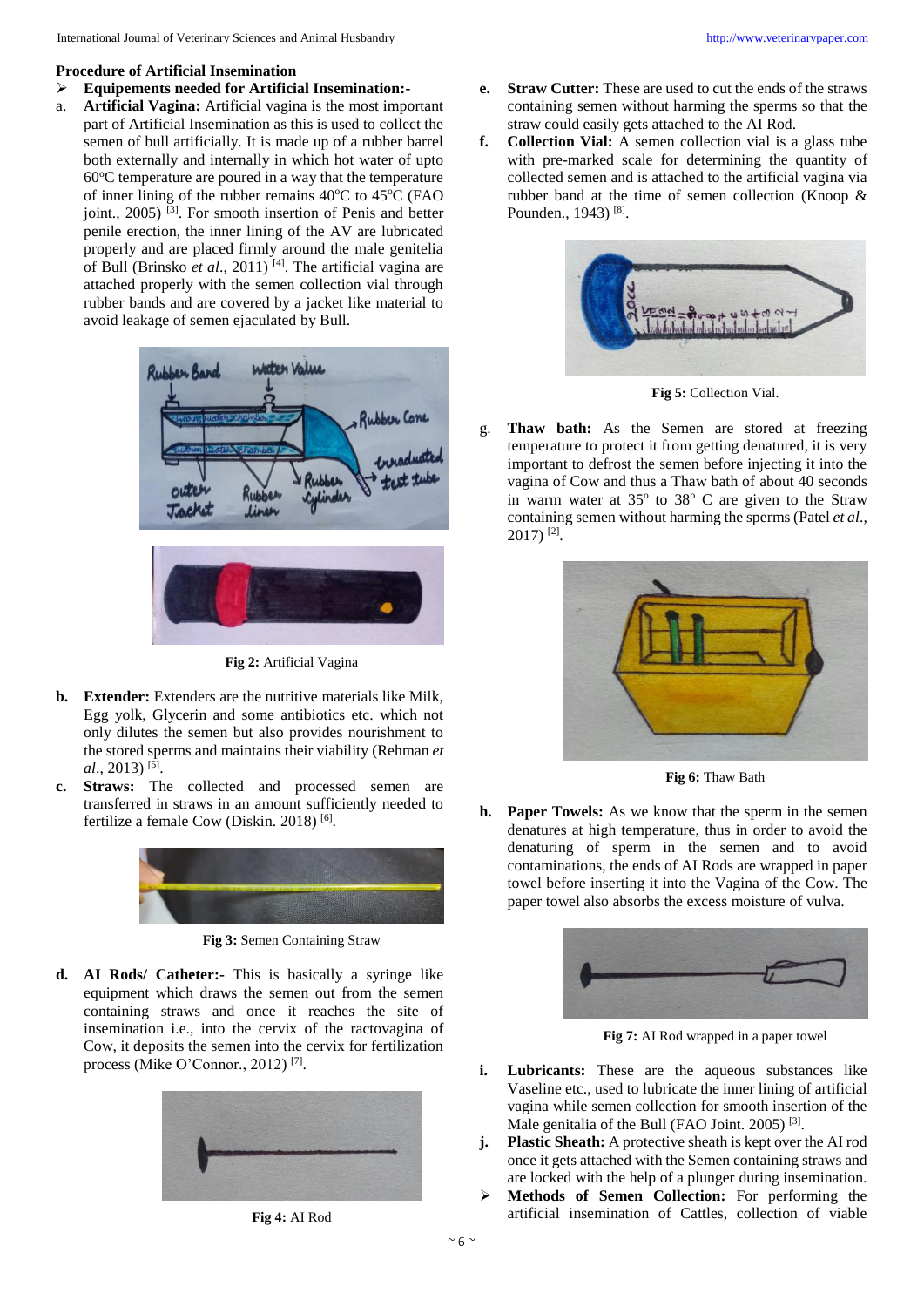semen from healthy bull is mandatory. The semen can be collected via any of the three methods given below:-

- a. **Rectal Massage:** This method is the most common method of collecting semen from bull in which the semen collecting personal uses his finger tips to massage the ampullae near the prostate gland of rectum softly along with rhythmic strokes, in order to excite the Penis for semen ejaculation into the semen collecting vial (Perry *et al*., 2021) [9] .
- b. **Electro-ejaculation:** Palmer *et al*., 2005 [10] studied that Electro-ejaculators equipped with a rectal probe having three electrodes can be used for semen collection mechanically.
- c. **Artificial Vagina:** Artificial vagina is a device used for semen collection. These are fitted with outer rubber jackets in which warm water are filled in a way to maintain the internal temperature upto  $44^{\circ}$ C to  $48^{\circ}$ C and are then fixed around the penis of bull after lubrication, in order to provide favorable condition for Penile erection and semen ejaculation by bull (Brinsko *et al.*, 2011)<sup>[4]</sup>.
- ▶ **Semen Evaluation:** Tanga *et al.*, 2021<sup>[11]</sup> in his paper described that, once the semen from healthy and viable bull are collected, it went through a evaluation procedure in which the semen are evaluated to analyse whether it can fertilize the ova of Cow or not along with their viability, motility and their tolerance to freezing and thawing procedures.
- Processing of Semen: Cseh et al., 2012<sup>[12]</sup> studied that the semen after collection should be stored carefully as the sperm can get destroyed at higher temperatures and thus just after collection of semen they are processed by adding extenders such as Milk, Glycerine, Egg Yolks etc. to dilute the semen as well as to provide nourishment to the sperms during storage.
- **Storage of Semen:** As sperms are highly temperature sensitive and cannot tolerate high temperature, thus it becomes important to store it carefully. Therefore, the straw containing the semen are stored in liquid Nitrogen tanks and are frosted at a constant rate of temperature till the temperature reaches 320°F.
- **Symptoms of Heat in Cow:** The procedure of Artificial Insemination is carried out only when the Cow is on heat (estrous) i.e., when the ova matures and is about to get released into the genitalia for fertilization which lasts for about 36 to 72 hours but the period of conception ranges only between 12 to 18 hours (Khan *et al.*, 2020)<sup>[13]</sup>. Therefore, it becomes crucial to identify the heat duration in the Cow for better breeding procedures and thus following are the symptoms of heat in Cow:-
	- The Vulva of Cow swells up during heat and the vulva lips upon opening can be seen red in colour with mucous layering.
	- Recurrent urination is also observed at the onset of estrous cycle.
	- During estrous, Cow can be seen raising their tail again and again.
	- Generally, during standing heat duration the Cow allows mounting of other animals on her.
	- The onset of heat is marked with the thin & transparent mucous discharge which becomes thick and rubbery after the completion of the estrous cycle (O'Conner. 2016) [14] .

## **Steps of Artificial Insemination:**

When the Cow is on heat i.e., when her ova matures for

fertilization process, the procedure of Artificial Insemination should carried out (Mike O' Connor. 2012) [7] . First of all, the straw containing the semen are given thaw bath for 40 seconds to stabilize the temperature of the semen as they are stored at freezing temperature (Patel *et al*., 2017) [2] . The semen containing straw is then attached with the AI rod and is fixed carefully with protective sheath and plunger and the part of AI rod having semen are then wrapped with paper towel to maintain the temperature of semen (Selk., 2017) [15] . The AI rod loaded with semen are then carried to the cervix of the Racto vagina of Cow and once it crosses three layered rings of cervix, the sperms are injected to fertilize the Ova in the uterus of Cow. After the incorporation of the semen into the cervix, the AI rod is removed out carefully and the reproductive tract of Cow is given a slight massage to distribute the semen into the uterus as an assurance of fertilization whether the ova is released from left or right ovary.



**Fig 8:** Artificial Insemination of Cow

### **Conclusion**

Artificial insemination is an artificial process of fertilizing female cattle by depositing the semen of viable bull directly into the cervix of ractovagina of Cow to increase the conception rate in females Cattle. This technology is not only helping the dairy industry to emerge with higher production but is also helping dairy farmers to have high Milk yielding Cow to uplift their earnings from them.

### **References**

- 1. Ombelet W, Robays VJ. Artificial Insemination history: hurdles and milestones. Facts, views & vision in ObGyn. 2015;7(2):137-43.
- 2. Patel Gaurang, Haque Nilufar, Madhavatar MP, Chaudhari Ashvin, Bhalakiya Nikita, Jamnesha Natvarbhai, *et al*., Artificial insemination: A tool to improve livestock productivity. 2017. E-ISSN:2278-4136.
- 3. FAO joint., 2005. Improving artificial breeding of cattle and buffalo in Asia Guidelines and recommendations. ISBN 92–0–112005–2 ISSN 1011–4289.
- 4. Brinsko SP, Blanchard TL, Varner DD, Schumacher J, Love CC, Hinrichs K & Hartman DL. Semen Collection and Artificial Insemination with Fresh Semen. Manual of Equine Reproduction. 2011, 160–175. doi:10.1016/b978- 0-323-06482-8.00021-1